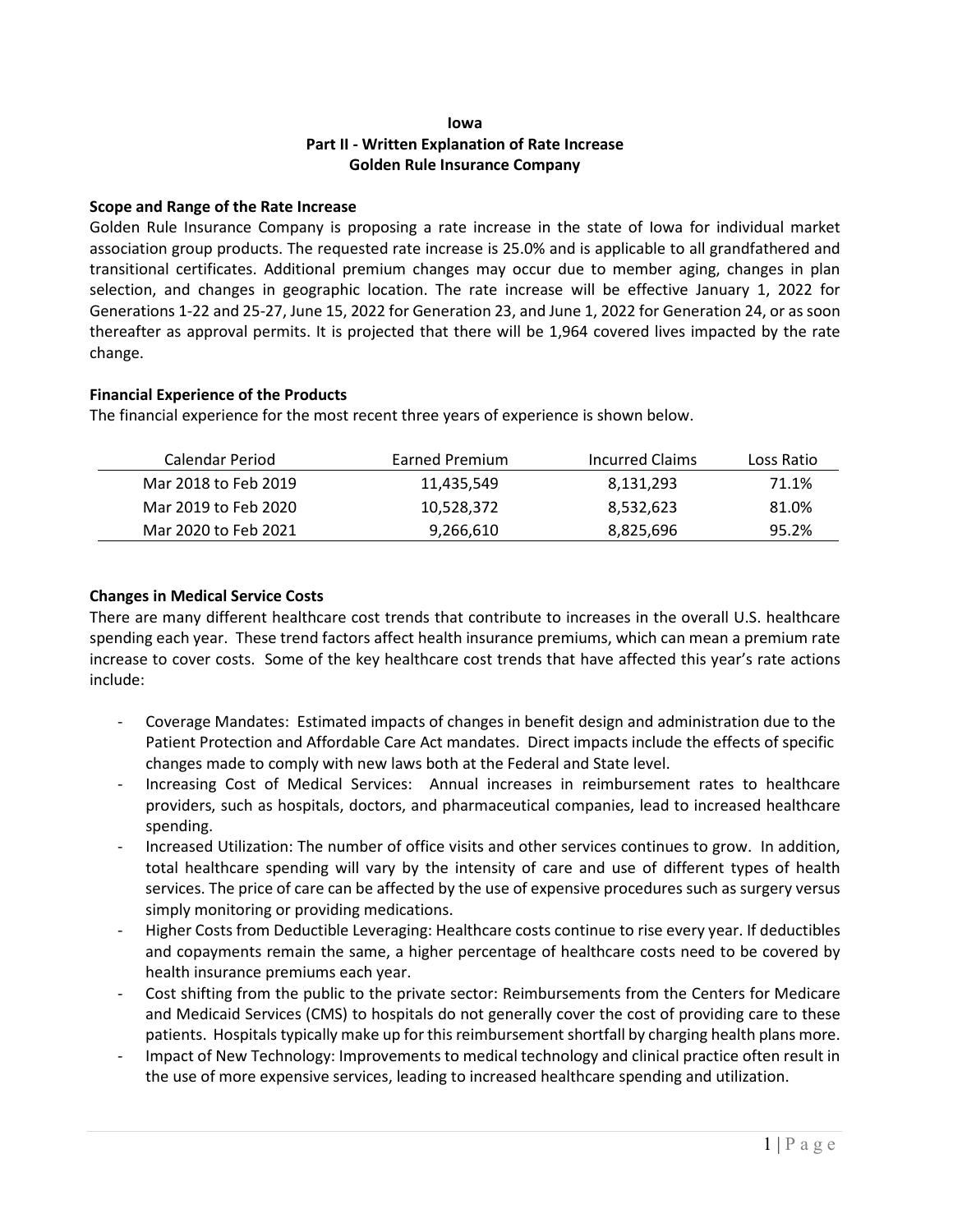### **Administrative Costs and Anticipated Profits**

Golden Rule Insurance Company works to directly control administrative expenses by adopting better processes and technology and developing programs and innovations that make healthcare more affordable. We have led the marketplace by introducing key innovations that make healthcare services more accessible and affordable for customers, improve the quality and coordination of healthcare services, and help individuals and their physicians make more informed healthcare decisions. State and Federal government imposed taxation and fees are significant factors that impact healthcare spending and have to be included in the administrative costs associated with the plans.

A review of our current premium rates indicates that the current rates are not sufficient to cover the expected benefit and administrative costs. The requested rate change is anticipated to be sufficient to cover the projected benefit and administrative costs over the rating period of January 1, 2022 to December 31, 2022.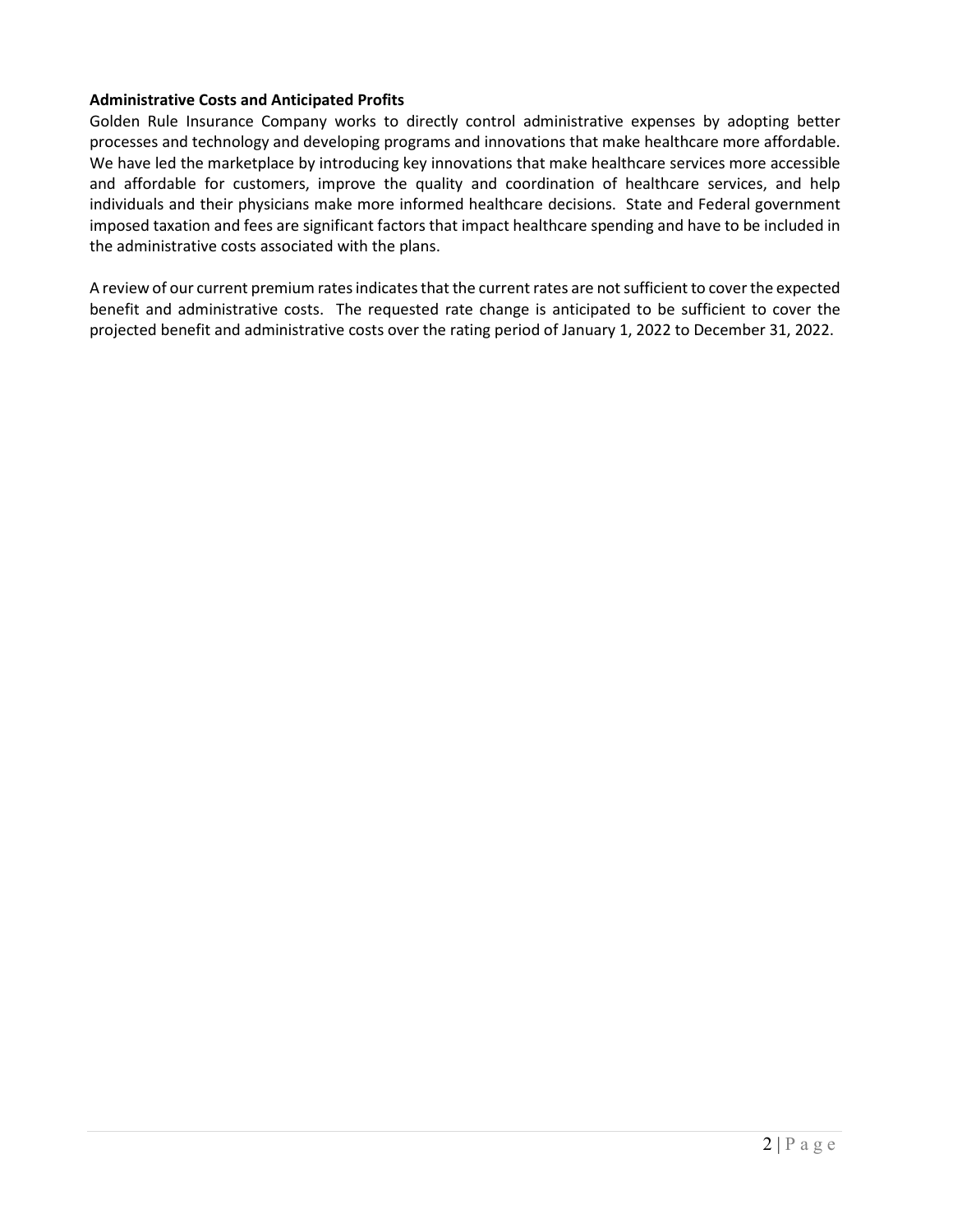## **Iowa Actuarial Memorandum Golden Rule Insurance Company NAIC: 0707-62286 / FEIN: 37-6028756**

## **1. Purpose of Filing**

Following is a rate filing prepared by Golden Rule Insurance Company. This filing is intended solely for the information of and use by the Iowa Insurance Division. It will demonstrate compliance with Iowa laws and regulations related to rate development and is not intended to be used for any other purpose.

The purpose of this rate filing is to file a rate revision to existing individual products in the state of Iowa. This filing establishes the rates intended to be used for Iowa Generation 1-27 products beginning January 1, 2022. The experience on these policy forms reflects continuing increases in medical care costs and increased utilization of medical services. As a result, premium rates at their current level are inadequate to maintain the desired loss ratio.

#### **2. Requested Rate Action**

This filing proposes a uniform 25.0% rate increase applicable to all medical base plans and medical riders for Iowa Generations 1-27. These are closed blocks of business, and therefore this rate revision only applies to in-force business.

#### **3. Effective Dates**

The proposed effective date is January 1, 2022 for Generations 1-22 and 25-27, June 15, 2022 for Generation 23, and June 1, 2022 for Generation 24, or as soon thereafter as approval permits.

## **4. Policy Form Numbers**

This filing impacts the master policies listed in Appendix A, including riders associated with these forms. These policies were issued to the Federation of American Consumers and Travelers (FACT) in Edwardsville, Illinois for Generations 1-26 and in Jonesboro, Arkansas for Generation 27. Certificates were then issued to individual FACT members in the state of Iowa. The term generation is used to describe a group of master policies that were marketed at the same time.

#### **5. Description of Benefits**

High Deductible Plans, Copay Plans, Traditional Plans, and HSA Plans are major medical expense certificates sold to individuals and families. Certificates cover a selected percentage of the covered inpatient and outpatient major medical expenses in excess of a selected deductible, up to the selected coinsurance limit, and then 100% of covered expenses thereafter.

Basic, Shared Risk, and Saver Plans are basic medical-surgical certificates sold to individuals and families. Certificates cover a selected percentage of the covered inpatient and catastrophic outpatient expenses in excess of a selected deductible, up to a defined coinsurance limit, and then 100% of covered expenses thereafter.

Deductibles are on a calendar year basis. The HSA deductible is on a family basis, rather than a perinsured basis, if more than one person is covered under the certificate. HSA deductibles may also index annually based on federal tax qualification requirements. When the network option is selected, coverage is reduced for expenses resulting from services rendered by providers that are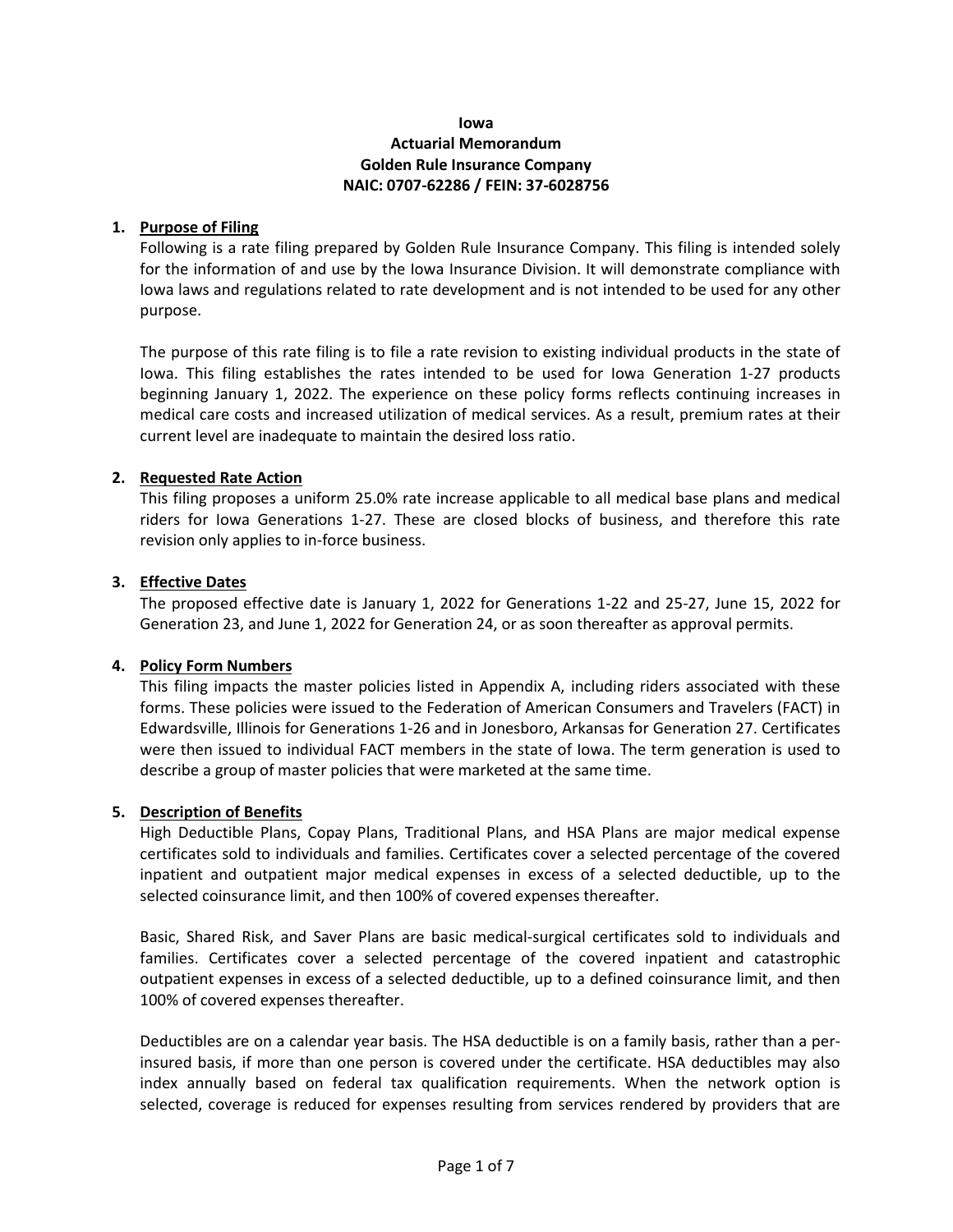not part of the selected network. Under a Copay Plan, certain covered expenses are not subject to the base plan deductible and/or coinsurance but may be subject to a separate deductible and/or copay amount. There are additional limitations and exclusions for some specific services. Optional benefits are also available which affect coverage under the base plan.

These certificates contain a provision for pre-notification of certain listed expenses. If these covered expenses are not pre-notified, benefits will be reduced to 80% of the regular certificate benefits. However, pre-notification does not guarantee benefits.

These certificates also contain a coordination of benefits provision.

# **6. Age Basis**

Rates vary on an attained-age basis. Certificates were generally issued for ages 18 to 64.

# **7. Renewability**

The certificates are guaranteed renewable as defined by the Health Insurance Portability and Accountability Act of 1996 (HR3103), which was effective July 1, 1997.

# **8. Marketing Method**

These certificates are not ACA-compliant and are not available for new business. They were marketed in Iowa from approximately July 1990 to December 2013. Certificates were available through direct marketing and normal Golden Rule brokerage operations, including arrangements for marketing through other carriers who did not have their own individual medical products.

# **9. Underwriting**

These certificates were individually underwritten with full medical underwriting, and the impact of underwriting was expected to wear off over time. Selection factors were used to anticipate the effects of underwriting wear-off. By the beginning of the rating period, the effect of underwriting has completely worn off of this block of business.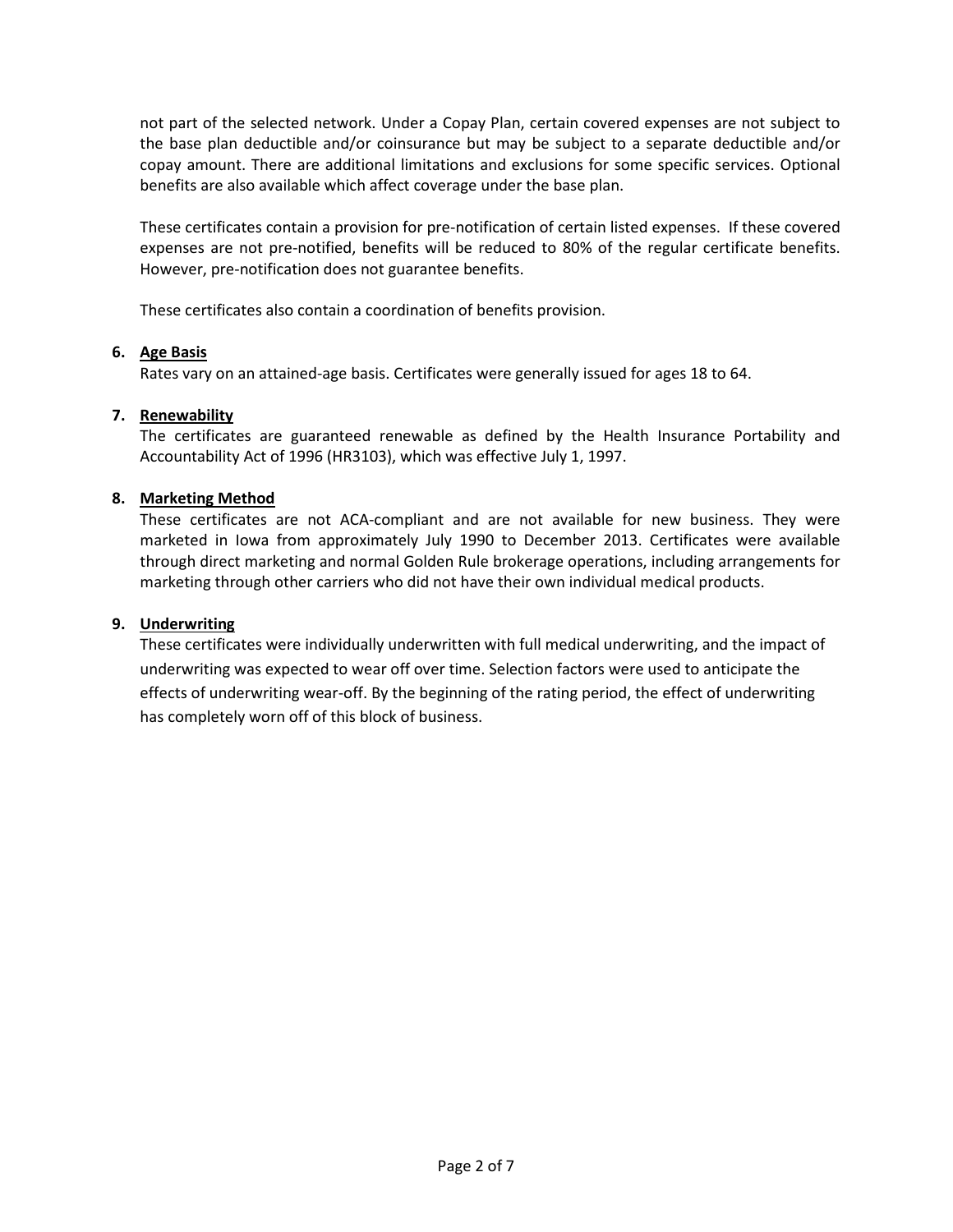## **10. Historical Experience**

The experience for these plans has been combined for rating purposes. Experience since inception is shown below.

| Calendar Year  | <b>Member Months</b> | <b>Earned Premium</b> | <b>Incurred Claims</b> | Loss Ratio |
|----------------|----------------------|-----------------------|------------------------|------------|
| 1990-2009      |                      |                       |                        |            |
| 2010           |                      |                       |                        |            |
| 2011           |                      |                       |                        |            |
| 2012           |                      |                       |                        |            |
| 2013           |                      |                       |                        |            |
| 2014           |                      |                       |                        |            |
| 2015           |                      |                       |                        |            |
| 2016           |                      |                       |                        |            |
| 2017           |                      |                       |                        |            |
| 2018           |                      |                       |                        |            |
| 2019           |                      |                       |                        |            |
| 2020           |                      |                       |                        |            |
| 2021 (Jan-Feb) |                      |                       |                        |            |
| Total          |                      |                       |                        |            |

## **11. Projected Experience**

The anticipated loss ratio over the rating period, with the proposed rate increase, is

Assumptions: Persistency Annual Claims Trend



Rate Increase 25.0% effective January 1, 2022 and later

| Period                   | <b>Dates</b>            | Member<br><b>Months</b> | Earned<br>Premium | Incurred<br>Claims | Loss<br>Ratio |
|--------------------------|-------------------------|-------------------------|-------------------|--------------------|---------------|
| <b>Experience Period</b> | 03/01/2020 - 02/28/2021 |                         |                   |                    |               |
| Interim Period           | 03/01/2021 - 12/31/2021 |                         |                   |                    |               |
| <b>Rating Period</b>     | 01/01/2022 - 12/31/2022 |                         |                   |                    |               |

# **12. Rating Methodology**

The experience period is the period from which the data used as the basis of the rating analysis is taken. For this filing, the experience period is March 1, 2020 to February 28, 2021. The rating period is the period over which the proposed rates are assumed to apply. For this filing, the rating period is January 1, 2022 to December 31, 2022.

Claims trend is the annual rate of change in claim costs. It reflects, among other factors, true medical inflation, emerging experience, cost shifting, increased utilization, and deductible leveraging. Claims trend is applied from the experience period to the rating period.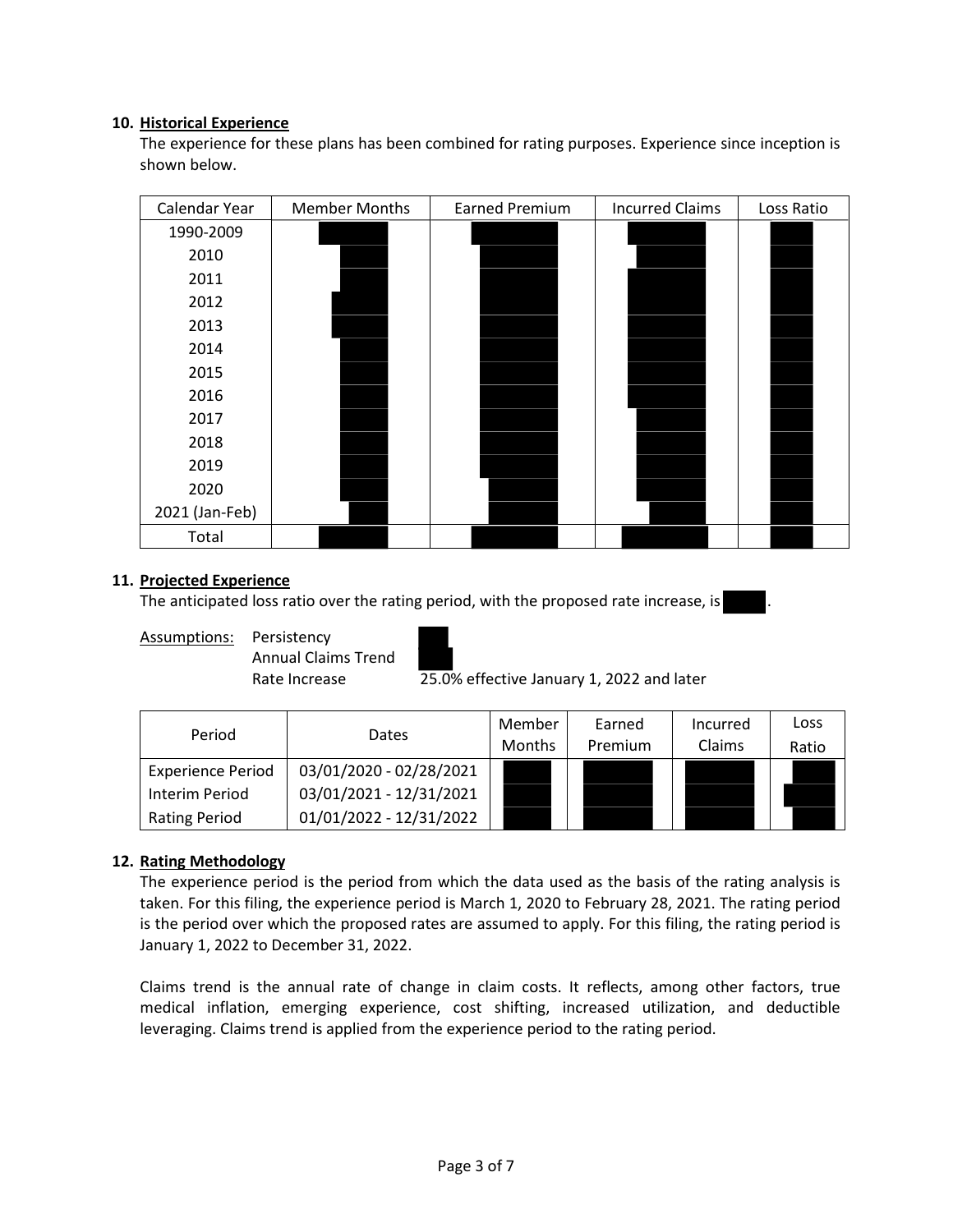The annual claims trend assumption includes the following components:

| <b>Medical Trend</b> | $\equiv$ |
|----------------------|----------|
| Insurance Trend      | $=$      |
| <b>Total Trend</b>   | $=$      |

Past data, various models and business judgment of future economic developments are all used in estimating future trend, and as such, our strend assumption is reasonable. As part of UnitedHealthcare, we have a team of actuarial professionals in our Healthcare Economics (HCE) area whose responsibilities include developing forward-looking trend projections and monitoring historical performance in relation to trend. We have relied upon this team to provide guidance on trends appropriate for our Iowa rate development.

Termination rates used in calculating premiums cover terminations from all sources, including mortality and lapse. These are graded down by certificate duration. By the beginning of the rating period, all of these certificates have been in force for at least five years.

Year 5+



This is a closed block of business with decreasing membership. Therefore, credibility of the block was reviewed. Golden Rule deems any block that has at least in the in the experience period to be fully credible. Any block that that is not fully credible is considered partially

credible. The partial credibility factor (Z) is determined using the formula

Under this scenario, the proposed rate change is a blend of the experience indicated rate change and claims trend. The formula is as follows:

The experience indicated rate increase that is projected to yield an federal medical loss ratio on this block of business over the rating period is . There were member months in the experience period, making this block credible. When weighted with trend based on credibility, the resulting indicated rate increase is 27.9%.

As ASOP 25, section 3.4 states: "Professional Judgment – The actuary should use professional judgment when selecting, developing, or using a credibility procedure. The use of credibility procedures is not always a precise mathematical process."

## **13. Average Annual Premium Per Member**

The average annualized premium per member in Iowa over the March 1, 2020 to February 28, 2021 experience period was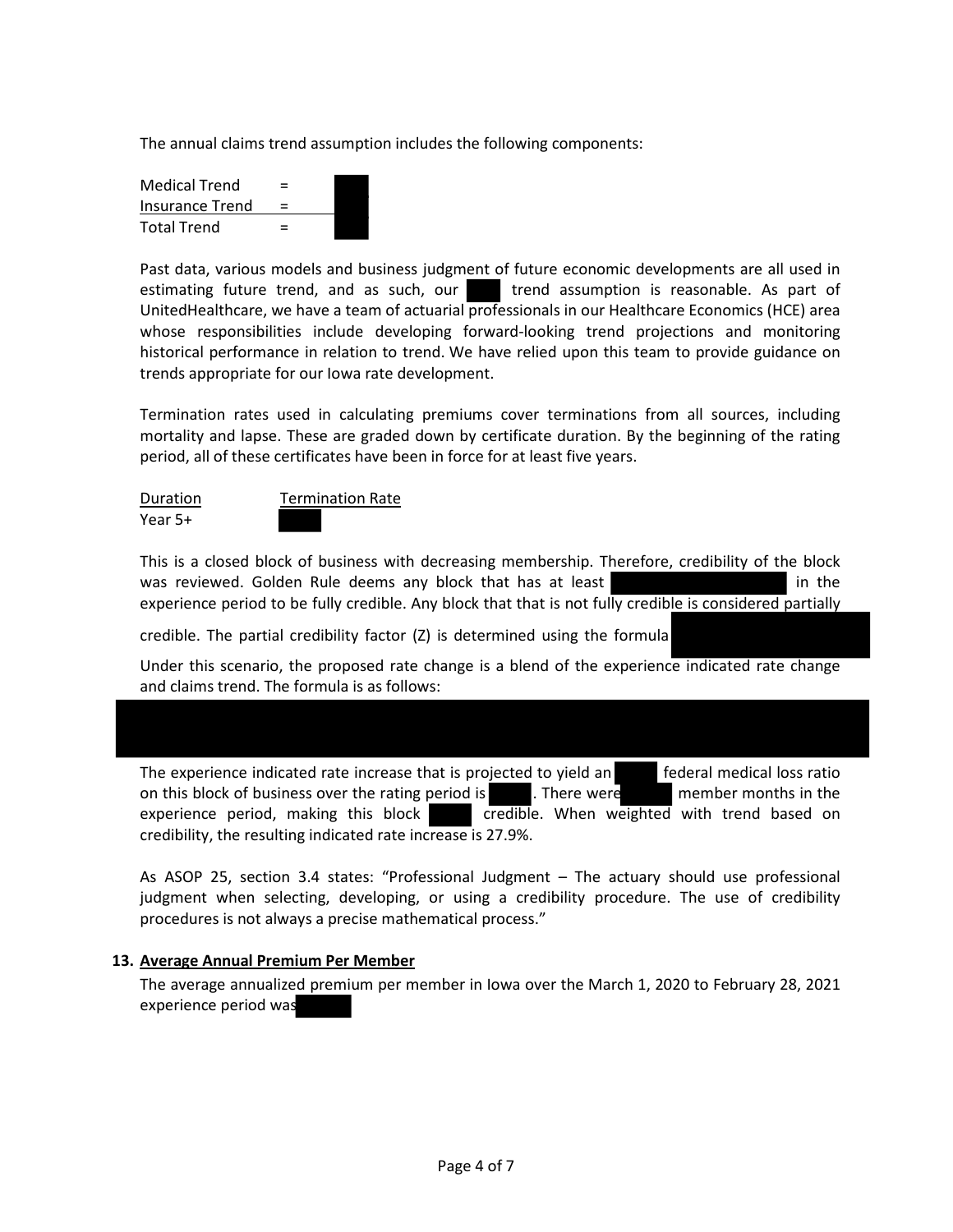## **14. Expenses and Profit Margin**

The projected margin for profit and risk contingencies on this block of business in the state of Iowa over the January 1, 2022 to December 31, 2022 rating period is approximately

| Premium                                       |  |
|-----------------------------------------------|--|
| Claims                                        |  |
| <b>Quality Improvements</b>                   |  |
| <b>Premium Tax</b>                            |  |
| <b>PCORI Fee</b>                              |  |
| <b>Insurer Fee</b>                            |  |
| Commission                                    |  |
| SG&A                                          |  |
| <b>Pre-Tax Income</b>                         |  |
| <b>Federal Income Tax</b>                     |  |
| <b>Profit Margin &amp; Risk Contingencies</b> |  |

\*Figures may not tally exactly due to rounding of the display.

A general description of each expense item is included below.

- Quality Improvements: We anticipate quality improvement of approximately of premium over the rating period based on past experience.
- Premium Tax: The premium tax rate in the state of lowa is
- PCORI Fee: PCORI fees are per member per month (PMPM) in 2022. For these certificates in the state of Iowa, this is approximately of premium.
- Insurer Fee: The insurer fee has been permanently repealed for the 2021 plan year and beyond; no premium will be allocated for 2022.
- Commissions: We anticipate an average commission rate of approximately of premium over the rating period based on past experience.
- SG&A: SG&A is expected to be of premium over the rating period. This amount is based on past experience, informed actuarial judgment, and additional guidance from our Finance department.
- Federal Income Tax: Income tax is 21% of pre-tax income and is expected to be of premium over the rating period.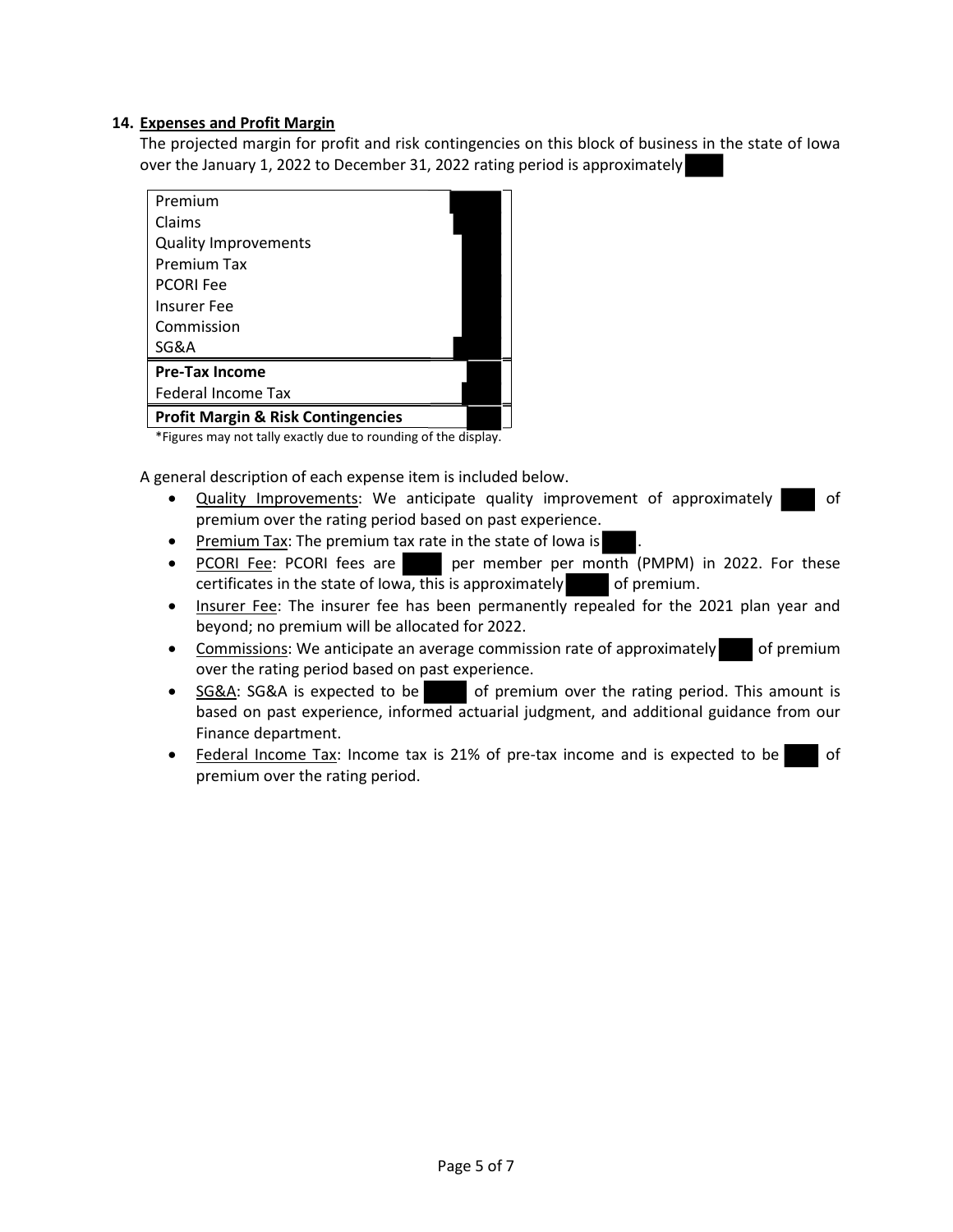## **15. Medical Loss Ratio**

The federal MLR for these certificates over the rating period is anticipated to be . Golden Rule Insurance Company agrees to comply with the rebate requirements of 45 CFR Part 158 should the actual market MLR fall below the 80.0% requirement.

| Claims                      |  |
|-----------------------------|--|
| <b>Quality Improvements</b> |  |
| <b>Total MLR Claims</b>     |  |
| Premium                     |  |
| Premium Tax                 |  |
| Federal Income Tax          |  |
| <b>PCORI Fee</b>            |  |
| <b>Insurer Fee</b>          |  |
| <b>Total MLR Premium</b>    |  |
| <b>Federal MLR</b>          |  |

\*Figures may not tally exactly due to rounding of the display.

## **16. Premium Classifications**

Premium amounts are determined by plan, type and level of benefits, attained age, gender, original health status, tobacco use, place of residence upon premium due date, and election of optional benefits. Rate manuals used to calculate the premium amounts for these products have been separately included.

## **17. Loss Ratio Standards**

Using the NAIC Guidelines for these certificates, the minimum lifetime loss ratio, considering their renewability provisions, is 55.0%. As shown in Section 10 of this Memorandum as well as on Exhibit 1, the cumulative historical experience has a loss ratio of . Exhibit 1 indicates an anticipated Lifetime Loss Ratio of .

Golden Rule Insurance Company agrees to comply with the rebate requirements of 45 CFR Part 158 should the actual market MLR fall below the 80.0% requirement. As shown in Section 15, we anticipate a federal MLR of for these products over the rating period.